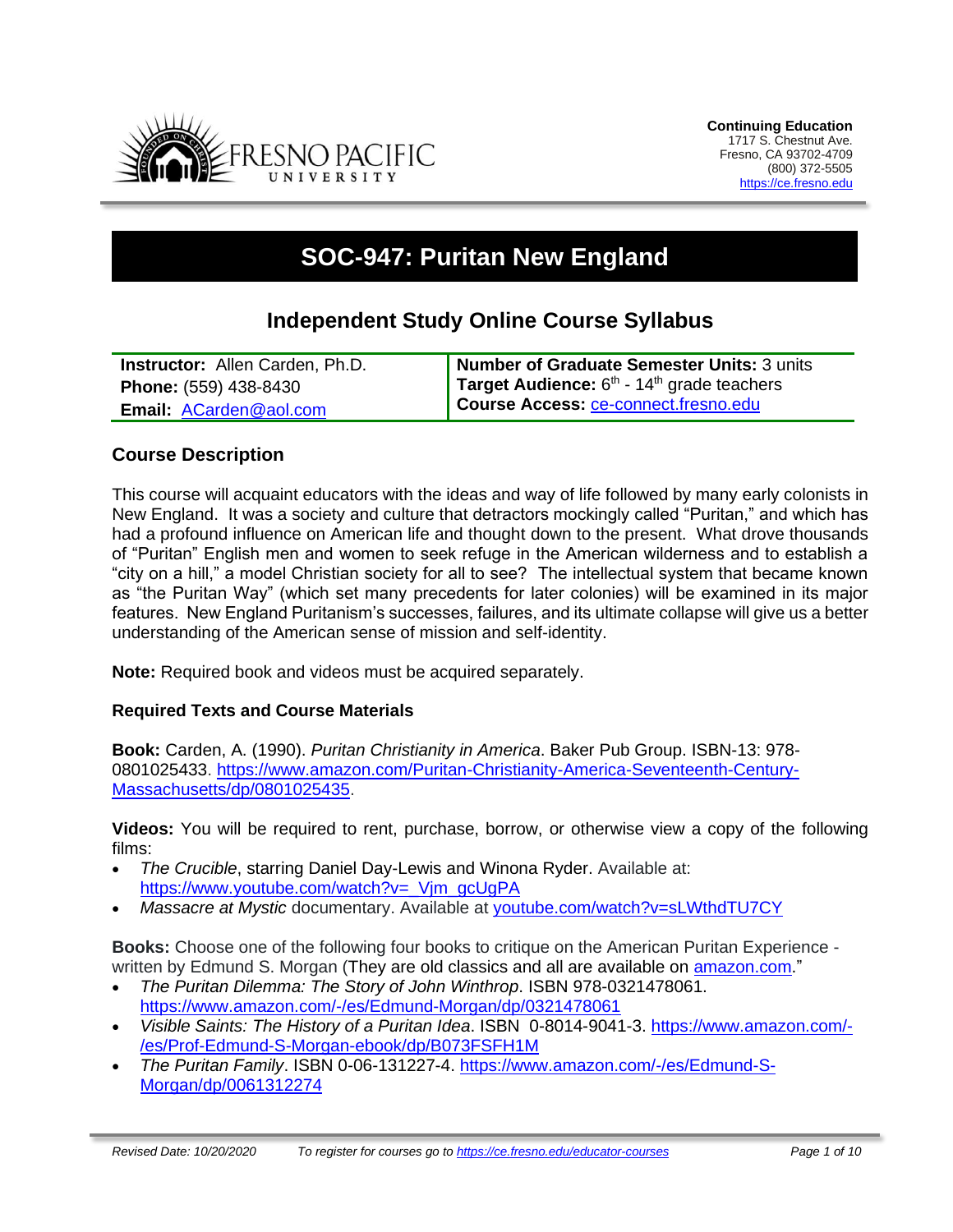• *Roger Williams: The Church and the State*. ISBN 978-0-393-30403-9. [https://www.amazon.com/-/es/Edmund-Morgan/dp/0393304035](https://www.amazon.com/-/es/Edmund-Morgan/dp/0393304035n)

**Online Resources:** Relevant online resources that support the course content and encourage further investigation will be available as needed throughout the course assignments. Active hyperlinks are utilized throughout the course and will link to the appropriate information when clicked. These include videos, podcasts, worksheets, online activities, journal articles and other resources.

**Moodle:** Moodle is a web-based learning management system used to support flexible teaching and learning in both face-to-face and distance courses (e-learning). [https://moodle.org](https://moodle.org/) // <https://moodle.org/demo> // [https://docs.moodle.org](https://docs.moodle.org/)

# **Course Dates**

Self-paced; students may enroll at any time and take up to one year, from the date of registration, to complete assignments. Students may complete assignments in no less than three weeks for a 3 unit course (one week per unit).

# **National Standards Addressed in This Course**

#### **National Board for Professional Teaching Standards (NBPTS)**

[\(http://www.nbpts.org/standards-five-core-propositions/\)](http://www.nbpts.org/standards-five-core-propositions/)

First published in 1989 and updated in 2016, *[What Teachers Should Know and Be Able to Do](http://www.accomplishedteacher.org/)* articulates the National Board's Five Core Propositions for teaching. The Five Core Propositions comparable to medicine's Hippocratic Oath — set forth the profession's vision for accomplished teaching. Together, the propositions form the basis of all National Board Standards and the foundation for National Board Certification. Course assignments have been designed so students can demonstrate excellence against these professional teaching standards whenever possible.

- Proposition 1: Teachers are committed to students and their learning
- Proposition 2: Teachers know the subject they teach and how to teach those subjects to students
- Proposition 3: Teachers are responsible for managing and monitoring student learning
- Proposition 4: Teachers think systematically about their practice and learn from experience
- Proposition 5: Teachers are members of learning communities

# **Common Core State Standards (CCSS)** [\(www.corestandards.org\)](http://www.corestandards.org/)

The content and assignments in this course are designed to be in alignment with key national curriculum standards for social studies, as most recently articulated by the National Council for the Social Studies (NCSS Bulletin #89, 1994).

National social science curriculum standards include 10 thematic "strands," of which this course touches upon seven. These are:

- Culture
- Time, Continuity, and Change
- People, Places, and Environment
- Individuals, Groups, and Institutions
- Power, Authority, and Governance
- Production, Distribution, and Consumption, and
- Civic Ideals and Practices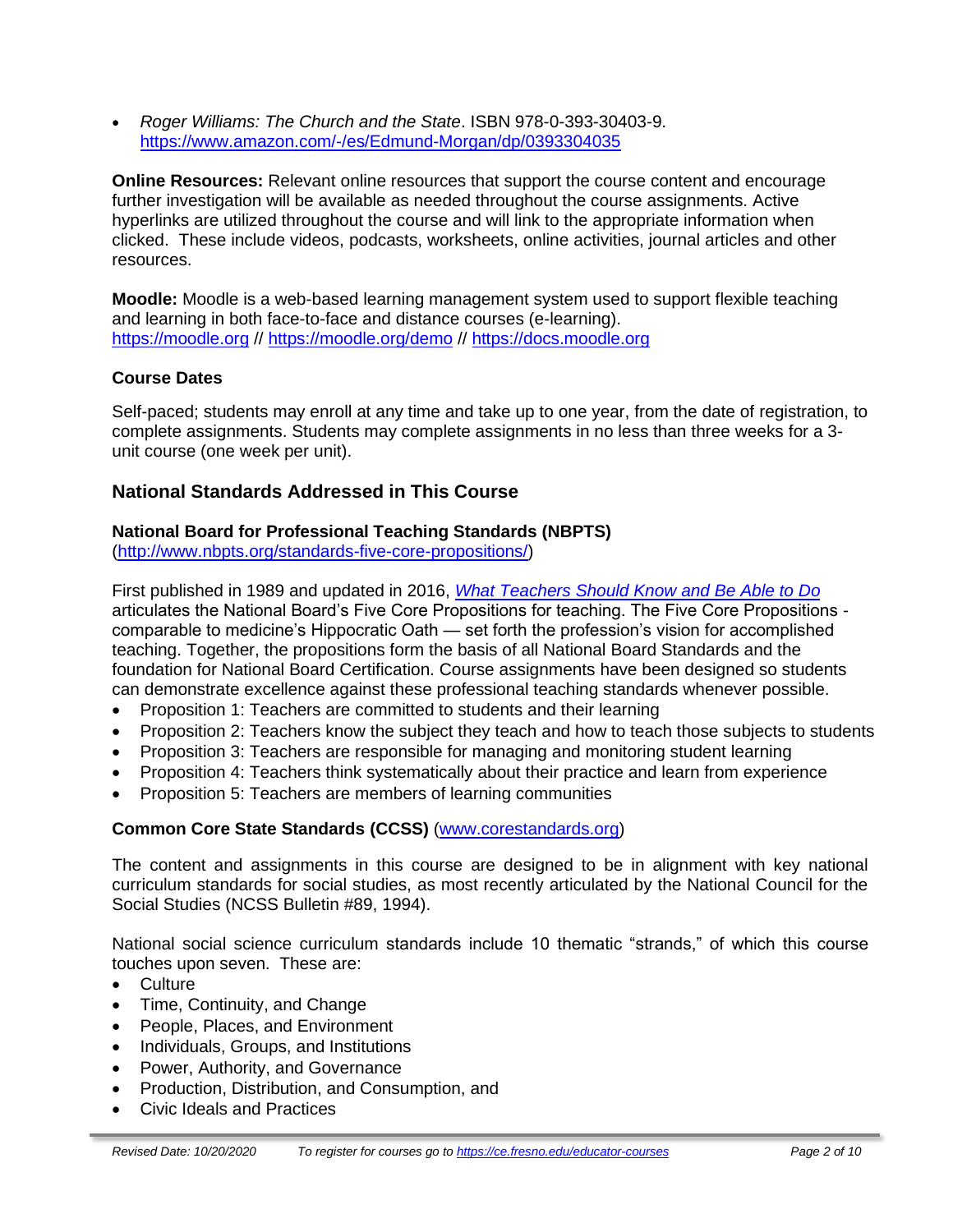In addition, this course has been designed to address Standard 2 of United States History Standards for grades 5-12 as articulated by the National Center for History in the Schools. Standard 2 deals with "how political, religious, and social institutions emerged in the English colonies."

The Common Core State Standards provide a consistent, clear understanding of what students are expected to learn, so teachers and parents know what they need to do to help them. The standards are designed to be robust and relevant to the real world, reflecting the knowledge and skills that our young people need for success in college and careers. With American students fully prepared for the future, our communities will be best positioned to compete successfully in the global economy. College and Career Readiness Anchor Standards define what students should understand and be able to do by the end of each grade span.

Course participants will be given the opportunity to include the following Common Core Language Arts Standards in lesson plans required in this course.

- Reading for Literature (RL): K-8, 9-10, and 11-12
- Reading for Information (RI): K-8, 9-10, and 11-12
- Writing (W): K-8, 9-10, and 11-12
- Speaking and Listening (SL): K-8, 9-10, and 11-12
- English Language Arts Standards (L): K-8, 9-10, and 11-12

# **Continuing Education Student Learning Outcomes (CE-SLO)**

| CE-SLO 1            | Demonstrate proficient written communication by articulating a clear focus,<br>synthesizing arguments, and utilizing standard formats in order to inform and<br>persuade others, and present information applicable to targeted use.                                       |
|---------------------|----------------------------------------------------------------------------------------------------------------------------------------------------------------------------------------------------------------------------------------------------------------------------|
| CE-SLO <sub>2</sub> | Demonstrate comprehension of content-specific knowledge and the ability to<br>apply it in theoretical, personal, professional, or societal contexts.                                                                                                                       |
| CE-SLO <sub>3</sub> | Reflect on their personal and professional growth and provide evidence of how<br>such reflection is utilized to manage personal and professional improvement.                                                                                                              |
| CE-SLO 4            | Apply critical thinking competencies by generating probing questions,<br>recognizing underlying assumptions, interpreting and evaluating relevant<br>information, and applying their understandings to the professional setting.                                           |
| CE-SLO 5            | Reflect on values that inspire high standards of professional and ethical<br>behavior as they pursue excellence in applying new learning to their chosen<br>field.                                                                                                         |
| CE-SLO <sub>6</sub> | Identify information needed in order to fully understand a topic or task, organize<br>that information, identify the best sources of information for a given enquiry,<br>locate and critically evaluate sources, and accurately and effectively share that<br>information. |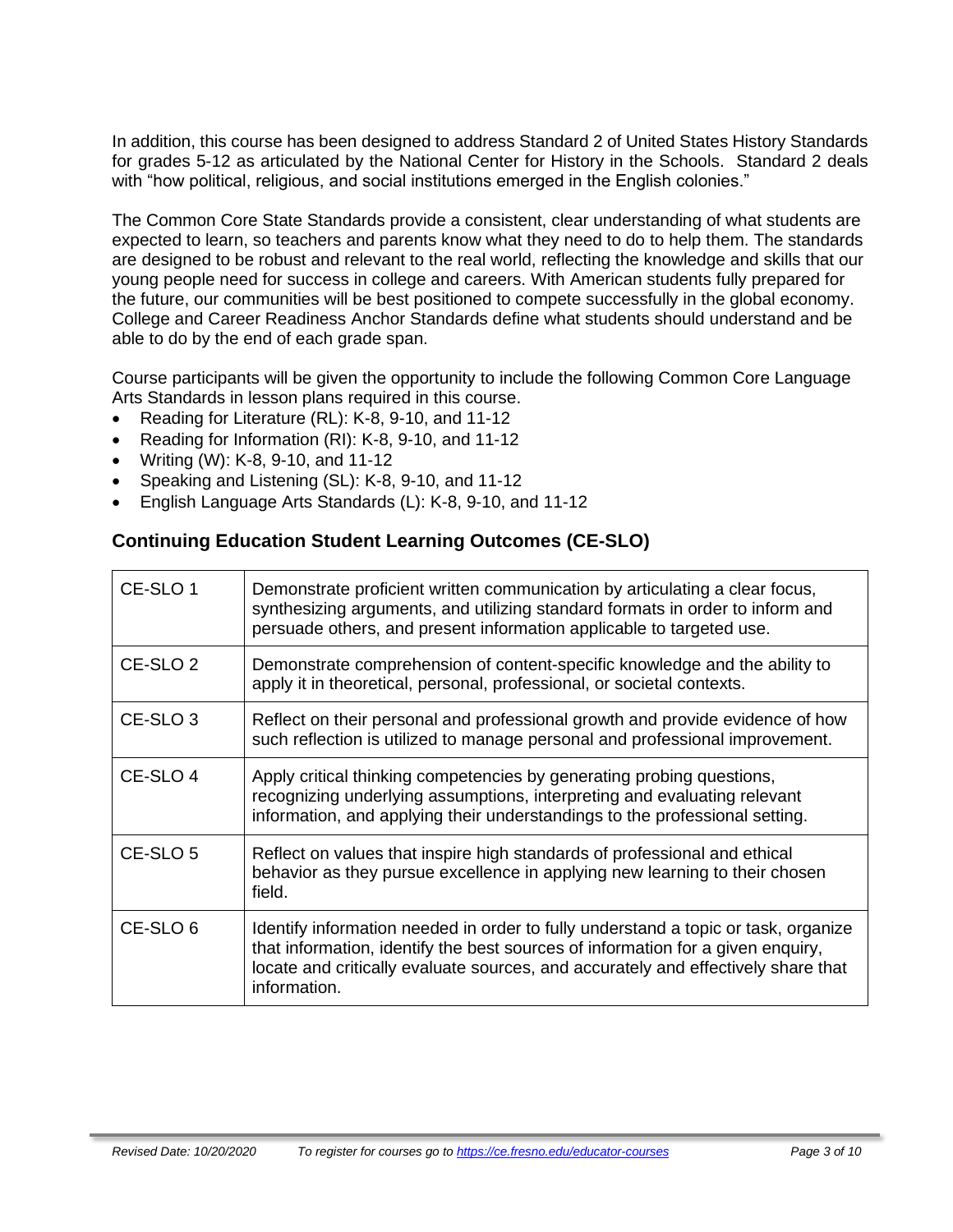# **Course Student Learning Outcomes (C-SLO)**

| <b>Student Learning Outcomes for This Course</b><br>By the end of this course student will be able to:                                                                                                                                                             | <b>NCSS Standards</b><br><b>Addressed in This</b><br>Course*      | <b>Continuing</b><br><b>Education Program</b><br><b>Student Learning</b><br><b>Outcomes</b><br>Addressed** |
|--------------------------------------------------------------------------------------------------------------------------------------------------------------------------------------------------------------------------------------------------------------------|-------------------------------------------------------------------|------------------------------------------------------------------------------------------------------------|
| 1. Understand how Puritan religious and political<br>ideals influence other parts of their culture.                                                                                                                                                                | <b>NCSS Theme 1</b><br>Culture                                    | CE 4, 6                                                                                                    |
| 2. Describe what happened in the Puritan past<br>and how this                                                                                                                                                                                                      | NCSS Theme 2-<br>Time, continuity, and<br>change                  | $CE$ 2, 6                                                                                                  |
| 3. Analyze how the physical location and<br>environment of New England interacted with the<br>human environment of<br>Puritan settlers, Native Americans, and Mother<br>England.                                                                                   | NCSS Theme 3 -<br>People, places, and<br>environments             | CE <sub>6</sub>                                                                                            |
| 4 Explain how Puritan institutions including the<br>church, family, education, commerce, and<br>government impacted Puritan<br>society and influenced individual Puritan lives.                                                                                    | NCSS Theme 5 -<br>Individuals, groups,<br>and institutions        | CE 2, 4                                                                                                    |
| 5. Understand who held power in Puritan New<br>England, how that power was legitimized, and<br>how church and state interacted to exercise<br>authority and governance in 17th century<br>New England.                                                             | NCSS Theme 6 -<br>Power,<br>authority, and<br>governance          | CE 2, 4, 6                                                                                                 |
| 6. Describe what life was like for Puritan New<br>Englanders in terms of their economic activities,<br>perspectives on work, and<br>views of poverty, wealth, and welfare.                                                                                         | NCSS Theme 7 -<br>Production,<br>distribution, and<br>consumption | CE 2, 4, 6                                                                                                 |
| 7. Explain the Puritan desire for a closed society<br>that practiced Christian virtues and<br>righteousness and emphasized communal<br>responsibility as well as inequality - very<br>different from current American ideals of human<br>rights and individualism. | NCSS Theme 10-<br>Civic, ideals and<br>practices                  | CE 4, 6                                                                                                    |

\* Please refer to the section on **National Standards Addressed in This Course**

\*\* Please refer to the section on **Continuing Education Program Student Learning Outcomes**

# **Topics, Assignments, and Activities**

| <b>Module Title</b>   | <b>Module Assignments and Activities</b>                                        | <b>Points</b><br><b>Possible</b><br>for Each<br><b>Assignment</b> |
|-----------------------|---------------------------------------------------------------------------------|-------------------------------------------------------------------|
| <b>Welcome Module</b> | Introduction video<br><b>Course Syllabus</b><br><b>Introduce Yourself Forum</b> |                                                                   |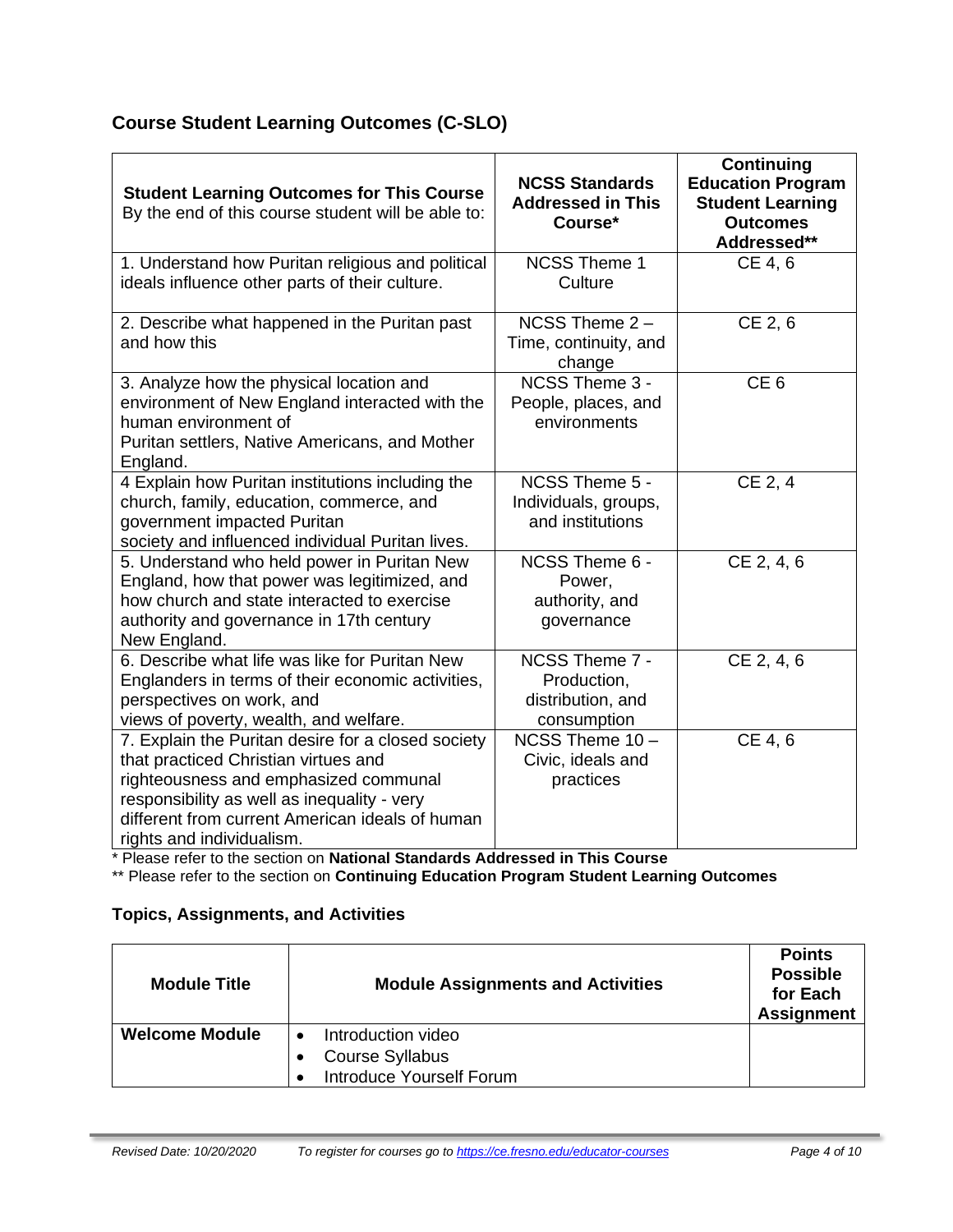| Module $1 -$<br><b>Historical Overview:</b><br><b>Puritan Christianity</b> | Assignment 1.1 Read Puritan Christianity in America<br>$\bullet$<br>and respond to the question for each chapter (14<br>chapters) in about 250 words each.                                                                                                                                                                                                                                                                                                                                           | 70 pts |
|----------------------------------------------------------------------------|------------------------------------------------------------------------------------------------------------------------------------------------------------------------------------------------------------------------------------------------------------------------------------------------------------------------------------------------------------------------------------------------------------------------------------------------------------------------------------------------------|--------|
| in America                                                                 | Assignment 1.2 Reading response and reflections<br>discussion forum.                                                                                                                                                                                                                                                                                                                                                                                                                                 | 10 pts |
| Module $2 -$<br><b>Religious Devotion</b><br>and Contradiction:            | Assignment 2.1 Watch and respond with a 500-600<br>$\bullet$<br>word summary and personal reaction to the<br>documentary film "Massacre at Mystic".                                                                                                                                                                                                                                                                                                                                                  | 25 pts |
| Faith, Thanksgiving,<br>and Native<br>Americans                            | Assignment 2.2: Discussion forum and reply on key<br>$\bullet$<br>ideas to share with your students from the Massacre<br>at Mystic film.                                                                                                                                                                                                                                                                                                                                                             | 10pts  |
|                                                                            | Assignment 2.3 Research on the first Thanksgiving of<br>$\bullet$<br>1621: written report (600-700 words) or power point<br>presentation(or similar web based presentation tool (6-<br>7 slides) in which you trace the background of that<br>event and compare the myths and legends of that first<br>Thanksgiving with the realities of what likely took place.                                                                                                                                    | 25pts  |
|                                                                            | Assignment 2.4 Read the poem by Puritan Anne<br>$\bullet$<br>Bradstreet and summarize in about 200 words her<br>perspective as to what she experienced, and how well<br>her response to tragedy fits into the Puritan worldview.                                                                                                                                                                                                                                                                     | 10 pts |
| Module $3-$<br>The Witchcraft<br><b>Issue: The Crucible</b>                | Assignment 3.1 Watch and respond to questions about<br>$\bullet$<br>the 1996 film "The Crucible." Answer each of 5<br>questions in about 250 words per question.                                                                                                                                                                                                                                                                                                                                     | 25 pts |
| and Reality                                                                | Assignment 3.2 Do some additional research (using at<br>$\bullet$<br>least 4 sources) on the question of the Salem<br>witchcraft case and in about 800-1,000 words (or 7-10<br>power point slides) offer explanations as to what may<br>have actually been occurring in Salem, Massachusetts<br>in 1692. Share your own conclusion as to what you<br>think was actually taking place.                                                                                                                | 20 pts |
| Module $4-$<br>Virtual Visit to<br><b>Puritan New</b><br>England           | Assignment 4.1 Make a "virtual tour" of 10 sites<br>$\bullet$<br>relating to the Puritan era of New England's history.<br>Do this by visiting "home page" websites and<br>summarizing the historical significance of each site.<br>Also mention one major point you would want your<br>students to know about each site. A list of several sites<br>will be suggested, but you are not limited to this list.<br>Your treatment of each site in 200 words or so will be<br>worth up to 5 points each. | 50 pts |
|                                                                            | Assignment 4.2: Discussion forum and reply. Name<br>your favorite site from assignment 4.1 above,<br>explaining why it is your favorite and what you think<br>students would find especially interesting should they<br>be able to visit the site in person).                                                                                                                                                                                                                                        | 10 pts |
| Module $5-$<br><b>Experiencing Puritan</b><br>Scholar Edmund S.<br>Morgan  | Assignment 5.1 Read, summarize, and critique one of<br>$\bullet$<br>four books (they are all relatively short) on the<br>American Puritan experience written by the late<br>Edmund S. Morgan, one of the leading scholars of                                                                                                                                                                                                                                                                         | 50 pts |
|                                                                            | Puritanism. The books from which you will choose one                                                                                                                                                                                                                                                                                                                                                                                                                                                 |        |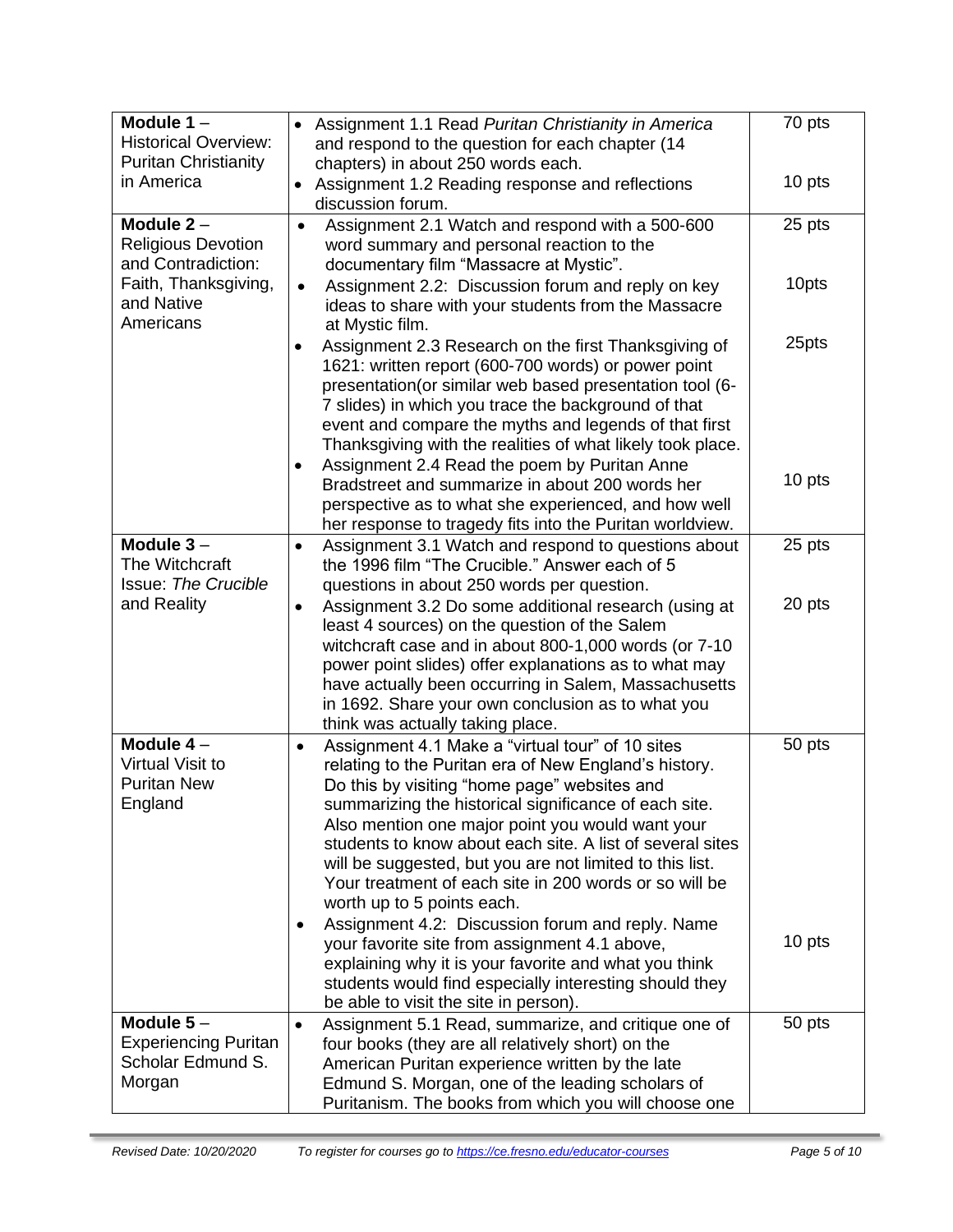|                                                                                                 | include: The Puritan Dilemma: The Story of John<br>Winthrop, Visible Saints: The History of a Puritan Idea,<br>The Puritan Family, and Roger Williams: The Church<br>and the State. Include in your summary anything you<br>learned that you find of special interest or importance.<br>Your summary and critique should be in the realm of<br>1,200 words.                                                                                                                                                                                                                                                                                                                                                                                                                                                                                                                            |                  |
|-------------------------------------------------------------------------------------------------|----------------------------------------------------------------------------------------------------------------------------------------------------------------------------------------------------------------------------------------------------------------------------------------------------------------------------------------------------------------------------------------------------------------------------------------------------------------------------------------------------------------------------------------------------------------------------------------------------------------------------------------------------------------------------------------------------------------------------------------------------------------------------------------------------------------------------------------------------------------------------------------|------------------|
| Module $6-$<br><b>Puritan New</b><br>England's Strengths,<br>Weaknesses,<br>Decline, and Legacy | Assignment 6.1 Using at least 6 sources, prepare<br>$\bullet$<br>either a 1,200 word essay or a power point<br>presentation (or similar web based presentation tool) of<br>8-10 slides in which you describe American<br>Puritanism's strengths, weaknesses, ultimate decline,<br>and lasting legacy on American culture.<br>Assignment 6.2: Discussion forum and reply. Why do<br>$\bullet$                                                                                                                                                                                                                                                                                                                                                                                                                                                                                           | 50 pts<br>10 pts |
|                                                                                                 | you feel that an understanding of Puritan New England<br>is important to understanding American history? 10<br>points (max.)                                                                                                                                                                                                                                                                                                                                                                                                                                                                                                                                                                                                                                                                                                                                                           |                  |
| Module $7 -$<br>Lesson Plan(s)                                                                  | Assignment 7.1a Prepare, teach, and evaluate one<br>$\bullet$<br>lesson using American Puritanism as your central<br>theme. Give an outline of your lesson and what state<br>or district standards you are attempting to meet with<br>this lesson. Also evaluate how well you believe the<br>lesson met your expectations, and what would you<br>change if you were to teach it again. Be sure to<br>mention the grade level of your students. No set word<br>or page length is given for this assignment, which is<br>worth up to 50 points.<br>0R<br>Assignment 7.1b If you are unable to teach a lesson at<br>$\bullet$<br>the time you are enrolled in this course, you may<br>prepare and submit two lesson plans per the above<br>description. Be sure to mention the grade level for<br>which these lessons are intended. Worth up to 50<br>points total for both lesson plans. | 50 pts           |
|                                                                                                 | Assignment 7.2 Reflection and evaluation: In no more<br>than 250 words, indicate what key ideas you have<br>gleaned from this course and how this might be of<br>value to you in your teaching or perspective on life.<br>Also offer your candid assessment of what you liked<br>and disliked about this course and offer any<br>suggestions for improving the course. This assignment<br>is will be based on completion of the assignment rather<br>than your opinion of the course.                                                                                                                                                                                                                                                                                                                                                                                                  | 10 pts           |
| Course Wrap-up-                                                                                 | <b>Final Reflection Forum</b><br>$\bullet$                                                                                                                                                                                                                                                                                                                                                                                                                                                                                                                                                                                                                                                                                                                                                                                                                                             |                  |
| Grading and<br>Evaluation                                                                       | <b>Course Evaluation</b><br>$\bullet$                                                                                                                                                                                                                                                                                                                                                                                                                                                                                                                                                                                                                                                                                                                                                                                                                                                  |                  |
|                                                                                                 | <b>Course Completion Checklist</b><br>$\bullet$<br><b>Grade Request / Transcript Request</b>                                                                                                                                                                                                                                                                                                                                                                                                                                                                                                                                                                                                                                                                                                                                                                                           |                  |
|                                                                                                 | <b>TOTAL POINTS</b>                                                                                                                                                                                                                                                                                                                                                                                                                                                                                                                                                                                                                                                                                                                                                                                                                                                                    | 425 points       |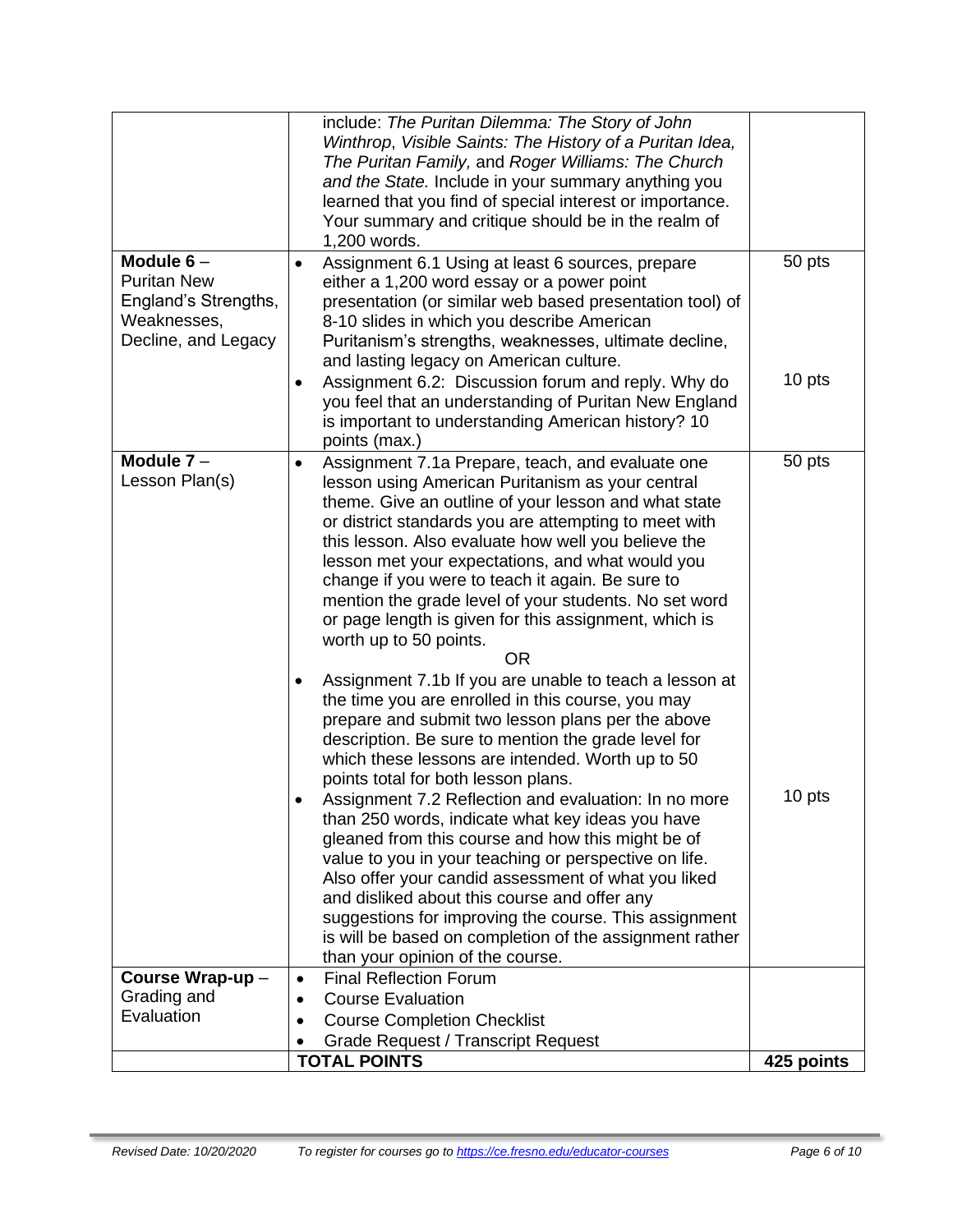# **Grading Policies, Rubrics, and Requirements for Assignments**

# **Grading Policies**

- Assignments will be graded per criteria presented in the course rubrics.
- $\bullet$  A = 90-100% and B = 80-89%, (anything below 80% will not receive credit.)
- The discernment between an A or a B letter grade is at the discretion of the instructor based on the quality of work submitted (see course rubrics).
- Coursework falling below a B grade will be returned with further instructions.
- All assignments must be completed to receive a grade and are expected to reflect the quality that teacher-training institutions require of professional educators. If completed assignments do not meet this standard, students will be notified with further instructions from the instructor.

| Grade     | <b>Percent</b> | <b>Description</b> | <b>Rubric</b>                                                                                                                                                                                   |
|-----------|----------------|--------------------|-------------------------------------------------------------------------------------------------------------------------------------------------------------------------------------------------|
| A         | 90-100%        | Excellent          | Meets all course / assignment requirements with<br>significant evidence of subject mastery and<br>demonstration of excellent graduate level<br>professional development scholarship.            |
| B         | 80-89%         | Very Good          | Adequately meets criteria for all course/assignment<br>requirements - demonstrates subject competency<br>with very good graduate level professional<br>development scholarship.                 |
| <b>NC</b> | Below 80%      | Unacceptable       | Does not meet the minimum criteria for all<br>course/assignment requirements and demonstrated<br>little, if any, evidence of acceptable graduate level<br>professional development scholarship. |

#### **Grading Rubrics**

#### **Writing Requirements**

- **Superior:** Writing is clear, succinct, and reflects graduate level expectations. Clearly addresses all parts of the writing task. Maintains a consistent point of view and organizational structure. Includes relevant facts, details, and explanations.
- **Standard:** Writing is acceptable with very few mistakes in grammar and spelling. Addresses most parts of the writing task. Maintains a mostly consistent point of view and organizational structure. Includes mostly relevant facts, details, and explanations.
- **Sub-standard:** Writing contains noticeable mistakes in grammar and spelling. Does not address all parts of the writing task. Lacks a consistent point of view and organizational structure. May include marginally relevant facts, details, and explanations.

#### **Lesson Plan Requirements**

- **Superior:** Instructional goals and objectives clearly stated. Instructional strategies appropriate for learning outcome(s). Method for assessing student learning and evaluating instruction is clearly delineated and authentic. All materials necessary for student and teacher to complete lesson clearly listed.
- **Standard:** Instructional goals and objectives are stated but are not easy to understand. Some instructional strategies are appropriate for learning outcome(s). Method for assessing student learning and evaluating instruction is present. Most materials necessary for student and teacher to complete lesson are listed.
- **Sub-standard:** Instructional goals and objectives are not stated. Learners cannot tell what is expected of them. Instructional strategies are missing or strategies used are inappropriate.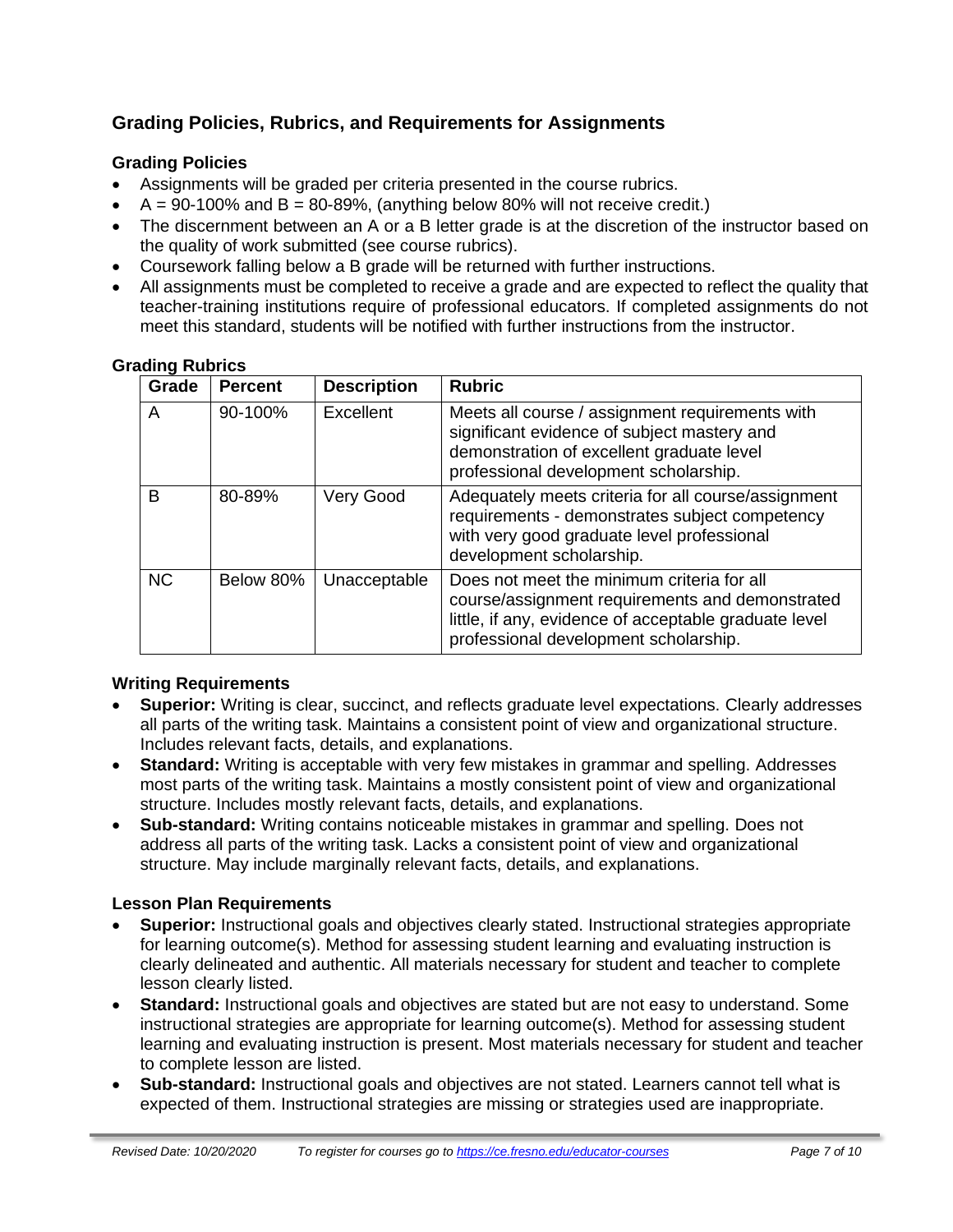Method for assessing student learning and evaluating instruction is missing. Materials necessary for student and teacher to complete lesson are missing.

# **Instructor/Student Contact Information**

Throughout the course participants will be communicating with the instructor and their classmates on a regular basis using asynchronous discussion forums. Students are provided with instructor contact information in the event they want to make email or phone contact. In addition, students are encouraged to email or phone the instructor at any time. Students will also receive feedback on the required assignments as they are submitted.

# **Discussion Forums**

Participation is an important expectation of this course and all online courses. Online discussions promote reflection and analysis while allowing students to appreciate and evaluate positions that others express. While students may not be engaging with the same students throughout this course they will be expected to offer comments, questions, and replies to the discussion question whenever possible. The faculty role in the discussion forum is that of an observer and facilitator.

# **Coursework Hours**

Based on the Carnegie Unit standard, a unit of graduate credit measures academic credit based on the number of hours the student is engaged in learning. This includes all time spent on the course: reading the textbook, watching videos, listening to audio lessons, researching topics, writing papers, creating projects, developing lesson plans, posting to discussion boards, etc. Coursework offered for FPU Continuing Education graduate credit adheres to 45 hours per semester unit for the 900-level courses. Therefore, a student will spend approximately 135 hours on a typical 3-unit course.

# **Services for Students with Disabilities**

Students with disabilities are eligible for reasonable accommodations in their academic work in all classes. In order to receive assistance, the student with a disability must provide the Academic Support Center with documentation, which describes the specific disability. The documentation must be from a qualified professional in the area of the disability (i.e. psychologist, physician or educational diagnostician). Students with disabilities should contact the Academic Support Center to discuss academic and other needs as soon as they are diagnosed with a disability. Once documentation is on file, arrangements for reasonable accommodations can be made. For more information and for downloadable forms, please go to [https://www.fresno.edu/students/academic](https://www.fresno.edu/students/academic-support/services-students-disabilities)[support/services-students-disabilities.](https://www.fresno.edu/students/academic-support/services-students-disabilities)

# **Plagiarism and Academic Honesty**

All people participating in the educational process at Fresno Pacific University are expected to pursue honesty and integrity in all aspects of their academic work. Academic dishonesty, including plagiarism, will be handled per the procedures set forth in the Fresno Pacific University Catalogue <https://www.fresno.edu/students/registrars-office/academic-catalogs>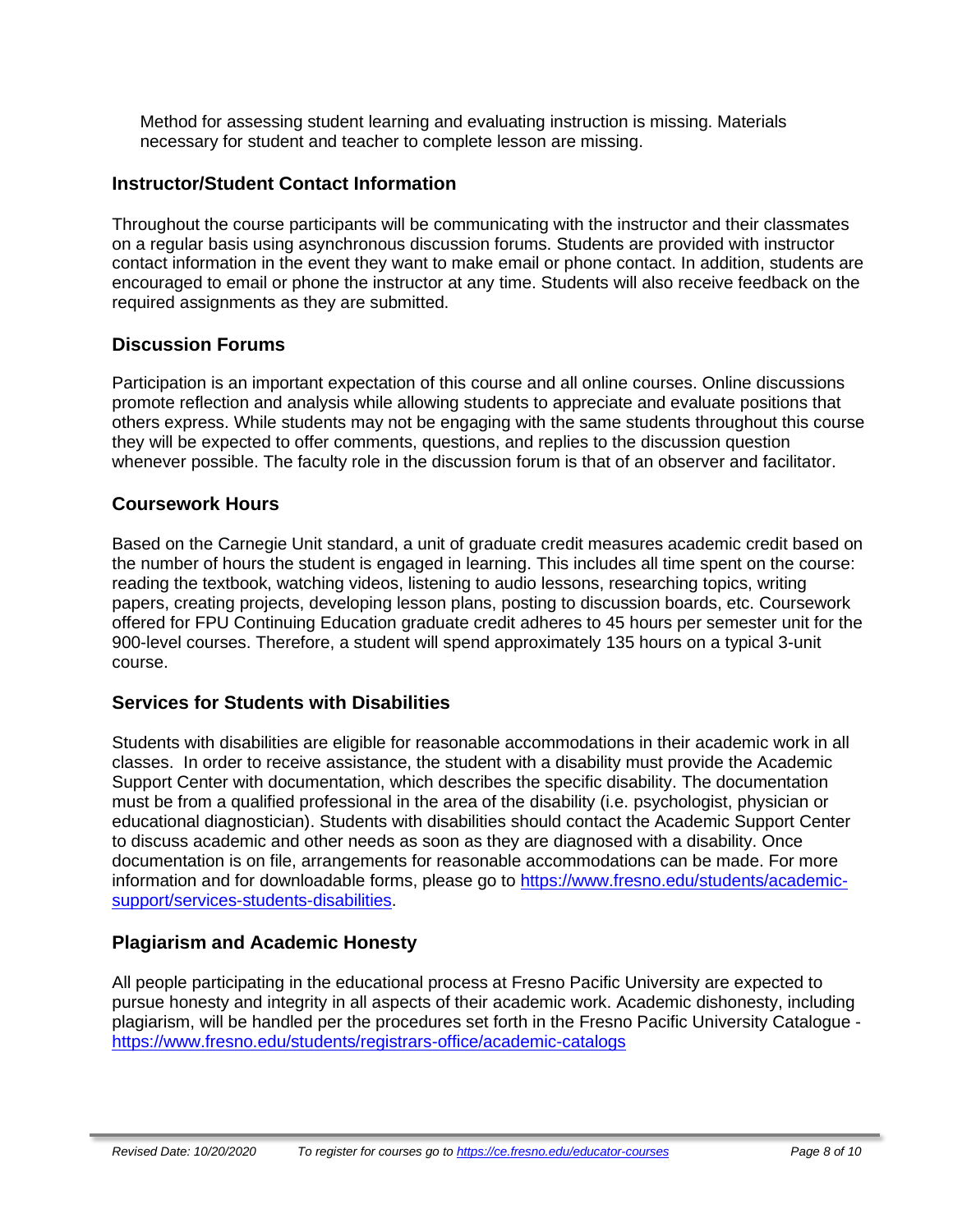# **Technology Requirements**

To successfully complete the course requirements, course participants will need Internet access, can send and receive email, know how to manage simple files in a word processing program, and have a basic understanding of the Internet. Please remember that the instructor is not able to offer technical support. If you need technical support, please contact your Internet Service Provider.

**Moodle:** This course will be delivered totally online. Moodle is a learning management system that provides students access to online resources, documents, graded assignments, quizzes, discussion forums, etc. Moodle is easy to learn and has a friendly user interface. To learn more about Moodle, go to [https://docs.moodle.org/33/en/Student\\_FAQ.](https://docs.moodle.org/33/en/Student_FAQ) There are also some student tutorials on the Center for Online Learning website at Fresno Pacific University - [https://col.fresno.edu/student.](https://col.fresno.edu/student)

**Moodle Site Login and Passwords:** Students will need to have internet access to log onto [https://ce-connect.fresno.edu.](https://ce-connect.fresno.edu/) The username and password numbers for Moodle access will be sent to you by the university using the email address you submitted at the time of registration. The instructor will then contact you with a welcome communication. If you need help with your username and password recovery, please contact the Continuing Education office at (800) 372- 5505 or (559) 453-2000 during regular office hours - Mon-Fri 8:00 am to 5:00 pm. or email them at [prof.dev@fresno.edu.](mailto:prof.dev@fresno.edu)

**Getting Help with Moodle:** If you need help with Moodle, please contact the Center for Online Learning (COL), by telephone or the website. Help by phone (559) 453-3460 is available Mon-Thurs 8:00 am to 8:00 pm and on Fridays from 8:00 am to 5:00 pm, or by filling out a "Request Services" form at [https://col.fresno.edu/contact/request-services.](https://col.fresno.edu/contact/request-services) Please identify that you are with the "School = Continuing Education".

# **Final Course Grade and Transcripts**

When all work for the course has been completed, students will need to logon to the Continuing Education website [\(https://ce.fresno.edu/my-account\)](https://ce.fresno.edu/my-account) and "Request Final Grade". Once the instructor receives the requests and submits the grade online, students may log back in to view their Final Grade Report or order transcripts online. Please allow at least two weeks for the final grade to be posted. For more information, see the Continuing Education Policies and Procedures at [https://ce.fresno.edu/ce-policies-and-procedures.](https://ce.fresno.edu/ce-policies-and-procedures)

# **University Policies and Procedures**

Students are responsible for becoming familiar with the information presented in the Academic Catalog and for knowing and observing all policies and procedures related to their participation in the university community. A summary of university policies may be found on the university website at [https://www.fresno.edu/students/registrars-office/academic-catalogs.](https://www.fresno.edu/students/registrars-office/academic-catalogs)

# **Fresno Pacific University Student Learning Outcomes (FPU-SLO)**

| FPU-SLO1 | Student Learning Outcomes Oral Communication: Students will exhibit            |
|----------|--------------------------------------------------------------------------------|
|          | clear, engaging, and confident oral communication $-$ in both individual and   |
|          | group settings – and will critically evaluate content and delivery components. |